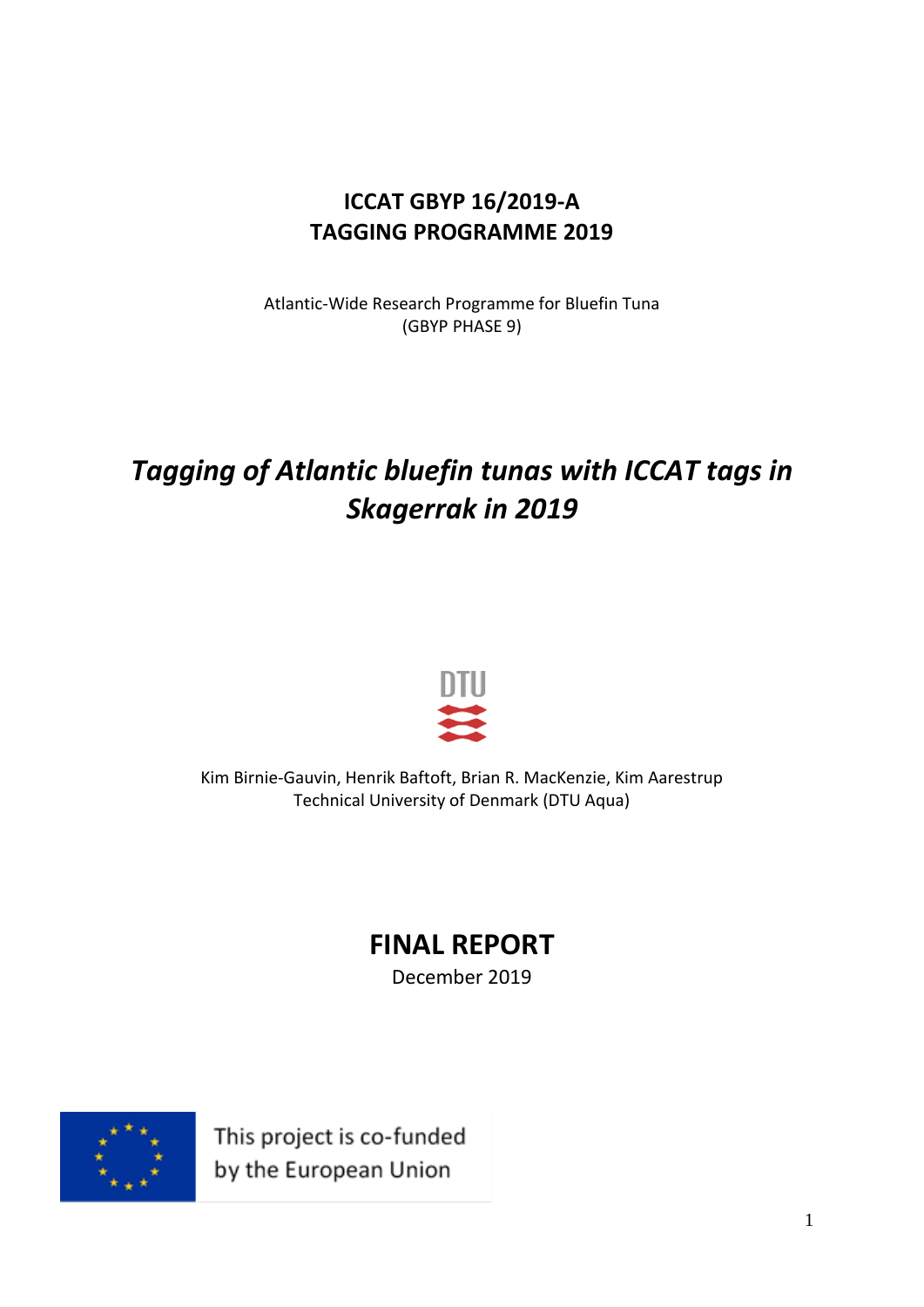## *1. Executive Summary*

Atlantic bluefin tuna have recently returned to the Skagerrak-Kattegat area between Denmark and Sweden during their summer feeding migrations, where they have been extremely rare for over five decades. In an effort to understand the factors that affect their distribution and ecology, we conducted a tagging study that would enable us to gain a better understanding of their migratory behaviour and shed some light on the proximate causes leading to it. We deployed a variety of electronic and conventional tags on 50 large (> 224 cm curved fork length) Atlantic bluefin tuna captured by volunteer rod-reel anglers in Skagerrak (Denmark) between August 24 and September 9, 2019. Specifically, we deployed 15 pop-up satellite archival tags provided by ICCAT. Additionally, sampling in the form of a fin clip for genetic analysis and a muscle biopsy and blood sample to explore the physiological status of each tagged individual. These tagging and sampling operations will extend the results obtained from a similar electronic tagging conducted in the same area in 2017 and 2018.

## *2. Introduction*

Atlantic bluefin tuna have been a rare sight (if not completely absent) from Danish and Swedish waters since the 1960s, until approximately 2014 when infrequent sightings were reported. The number of observations of the species have since been on the rise, and numbered in the hundreds this year.

In 2017, the first Atlantic bluefin tuna were tagged with electronic tags in Denmark and Sweden. This was the first time bluefin tuna were tagged in Scandinavian waters since the late 1950s and early 1960s, when Bluefin tuna were tagged with conventional tags in Norwegian waters (Hamre, 1963; Mather *et al.*, 1995).

For the third year in a row, tunas have been tagged in Skagerrak, in waters near Denmark and Sweden at the end of August and beginning of September 2019 (project known as Scandinavian Bluefin Marathon). Part of this work was carried out under a contract signed with GBYP ICCAT program, which provided both conventional tags and 15 PSAT satellite tags. This project relied heavily on the participation and dedication of experienced big game anglers who volunteered their time to safely catch and tag bluefin tunas by rod and reel. The tunas were then tagged with a pop up satellite archival tag or an acoustic tag as well as a floytag from the ICCAT series, and sampled. Here, we provide a brief summary of the project, including an overview of the planning, contact with anglers and the overall results of the tagging operation and related sampling.

#### *2.1 Project objectives*

The overall objective of the project was to tag and sample bluefin tuna in Danish waters to: 1) explore the detailed migration routes used by bluefin tuna that undergo a feeding migration into Skagerrak and Kattegat, 2) identify the population of origin of bluefin tuna migrating into Skagerrak and Kattegat, 3) explore relationships between a catch-and-release experience, migratory behaviour and physiological status, and 4) investigate long-term and larger-scale movements, and how these might be affected by fishing and ecosystem conditions. The method to obtain this information was to deploy several pop-up satellite archival tags (PSAT), 10-year acoustic tags, conventional ICCAT tags and to sample (fin clip, muscle biopsy and blood sample) bluefin tuna in waters near Denmark and Sweden in 2019.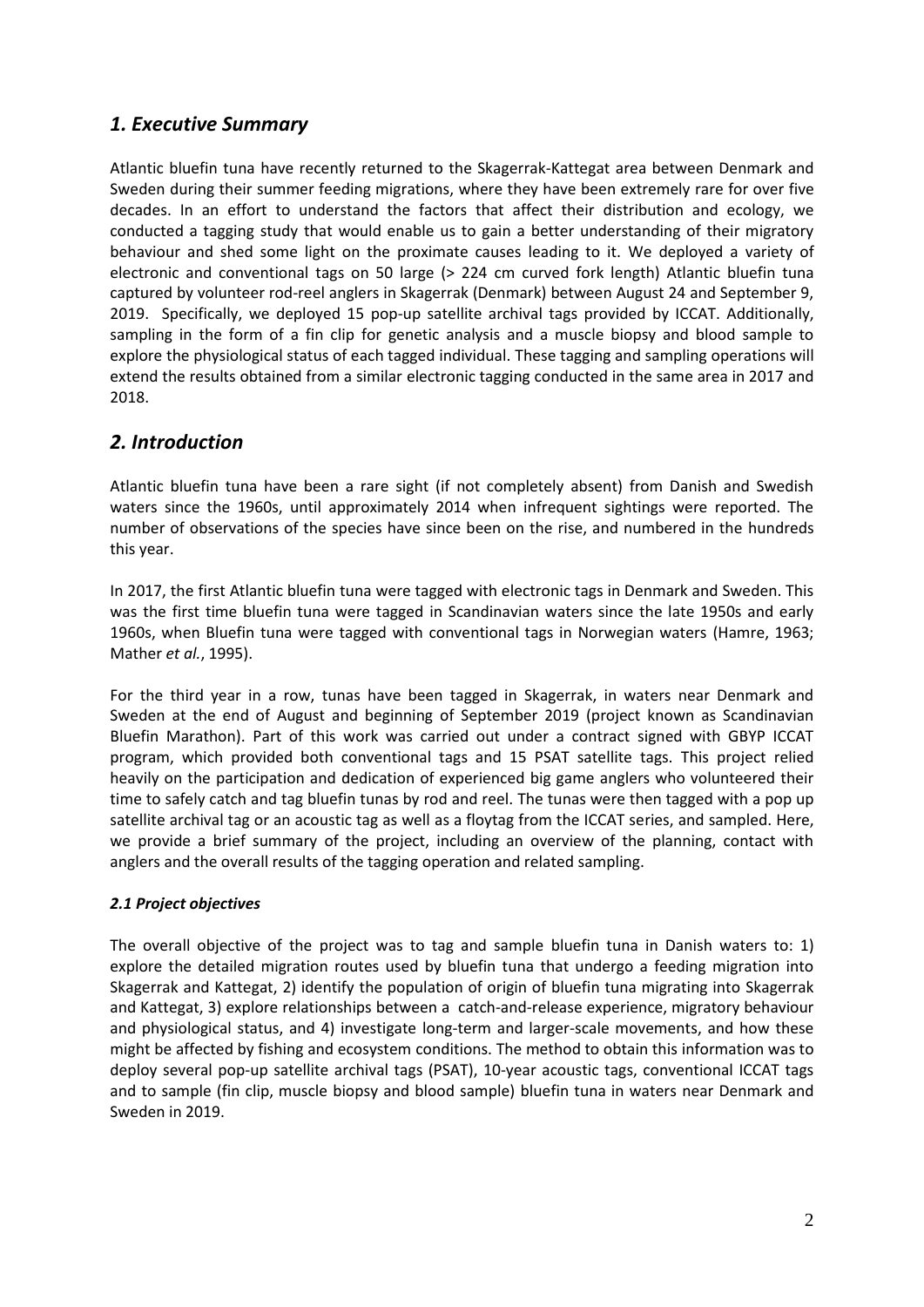## *3. Methods*

Briefly:

- **a)** 75 boats and more than 550 experienced anglers fished for 7 days over a 17-day period. All the tunas were caught using rod and reel.
- **b)** All tunas were brought onboard the tagging boat to be tagged and sampled. The tunas were also measured, and the hook was removed safely whenever possible. All the tags were deployed following the ICCAT GBYP protocols.
- **c)** In total, 46 adult bluefin tunas were tagged and sampled, all were tagged with a floytag from the ICCAT tagging series, 15 of those were also tagged with an ICCAT provided miniPAT PSAT.

#### *3.1 Planning and organisation of tagging operations*

Coordination of fishing and project operation: Kim Aarestrup and Kim Birnie-Gauvin; Tagging coordination and planning by Kim Aarestrup and Kim Birnie-Gauvin, respectively; Onboard tagging operation by Kim Aarestrup and Kim Birnie-Gauvin; Assistance in tagging operation from Brian MacKenzie and Hans-Ole Olesen; Data collection by Kim Birnie-Gauvin.

#### *3.2 Selection of anglers*

All fishing operations were similar to the 2017 and 2018 projects (Birnie-Gauvin *et al.*, 2018; MacKenzie *et al.*, 2018), but with updates based on previous experience. In brief, we reached out to sport fishing communities in Denmark and nearby countries (e.g. Danish Angler Association (Dansk Sportsfiskerforbund) and Swedish Angler Association (Sportfiskarna)) as well as participants from previous years. Because all the fish that should be released for tagging studies must be captured, tagged and released in good condition, there were very strict requirements for the teams. To be selected, fishing teams had to have an appropriate boat (including VHF, AIS and safety equipment), powerful gear (minimum 80 lbs reels, 130 lbs main line, 200 lbs leader, circle hooks and a specified hook for gaffing the tuna), and documented experience with big game fishing of species similar to in mass and behaviour to bluefin tuna. We further requested a minimum of 1-week participation during the project.

In addition to Danish teams, 2 Swedish and 3 German teams participated. In total, 75 teams where found qualified to participate. Each team was provided with a flag and unique number to be placed on the boat. All the information was handed to the fishing authorities to enable control of participating boats. Additionally, a small group of highly experienced anglers were selected to perform a 'gear check' on all boats to ensure the quality and standards of the gear, as stipulated in the project description.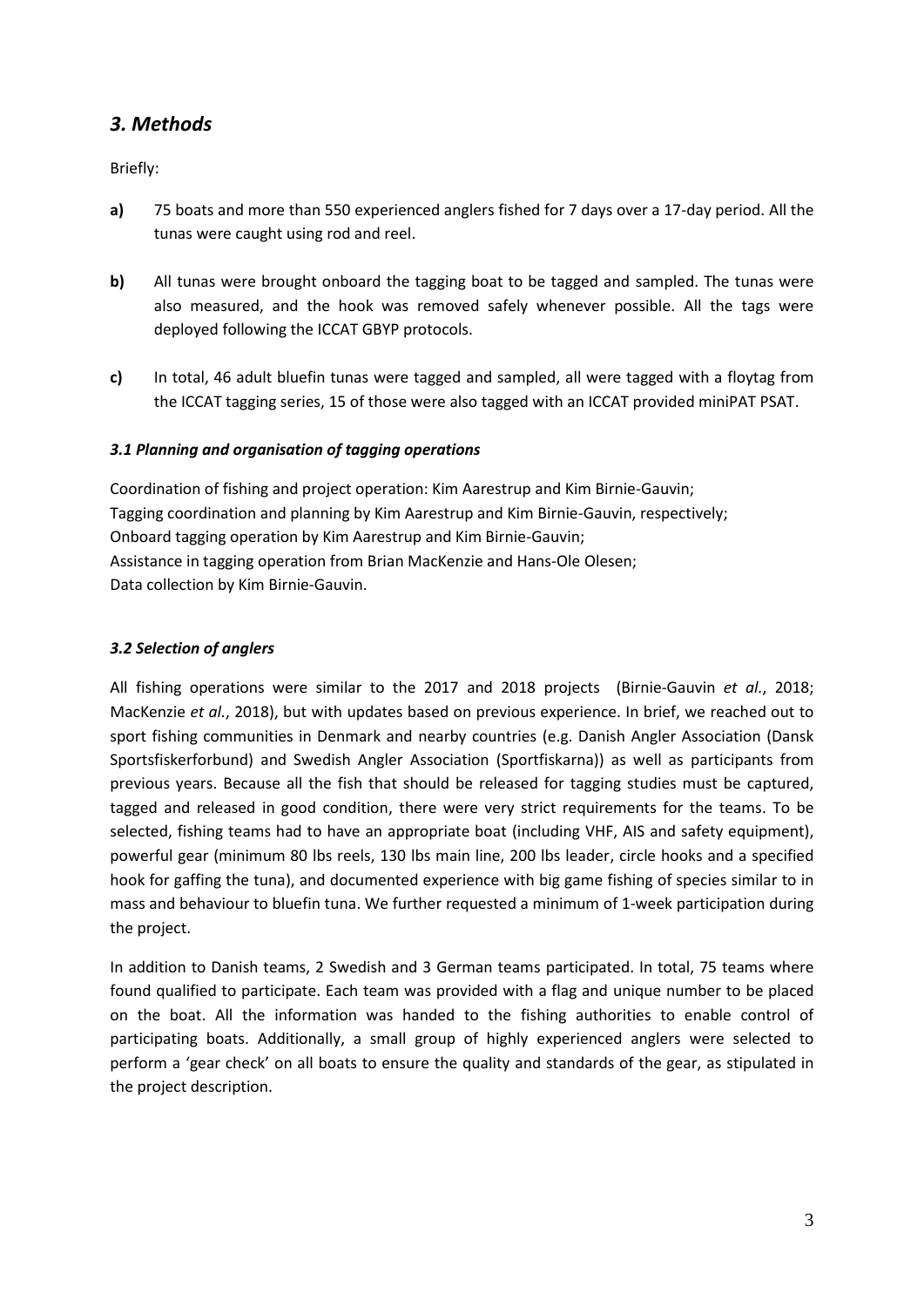#### *3.3 Timing and location of fishing and tagging operations*

The tagging operation took place between 24 August 2019 and 9 September 2019. We had a total of 7 fishing days (weather-dependent). The fishing area was approximately 15 to 20 nautical miles north of Skagen, Denmark (**Figure 1**).

#### *3.4 Fishing operations*

The fishing was done with rod and reel, typically using balloons and drifting. Baits were largely mackerel with some garfish. Some teams opted to chum in addition. The fishing area was restricted to app. 6 nautical miles from a predefined position where the tagging boat was placed (so the tagging boat could reach any fishing position within 20 minutes). Each boat had 2-6 crew members at any given moment. When a tuna was gaffed by the anglers, it was swum 5-10m from the boat at app. 2 knots to facilitate recovery of the tuna. The tuna was then transferred with a rope to the tagging boat where tagging and sampling was performed.

#### *3.5 Tagging and sampling operations*

Once a tuna was transferred to the tagging boat, the operations went as follows:

- 1) The tuna were 'swum' behind the boat and their conditions were evaluated by the tagging team (movement, colours, ventilation, tail beats etc.);
- 2) The tuna were then brought on-board the tagging boat using a winch system; they were pulled onto a wet black mat tailored specifically for the tagging of large pelagic fish;
- 3) As soon as the tuna's mouth was out of water, it was continuously ventilated with fresh seawater using a large pump; the tuna's eyes were covered with a wet dark microfiber towel;
- 4) The tuna were tagged, sampled (fin clip, blood sample and muscle biopsy) and the hook was removed (**Figure 2**);
- 5) The tuna was measured (CFL, curved fork length) and then released back into the water. Generally, all tagging, sampling and release was done within 2 minutes. Curved fork lengths were converted to straight fork lengths (Parrack *et al.*, 1979), and the estimated straight fork lengths were used to estimate whole weight using a l-w relationship (Rodriguez-Marin *et al.*, 2015) (W = 0.0000350801\*SFL<sup>2.8785</sup>, where W is weight in kg and SFT is straight fork length in cm) and employed in the 2017 ICCAT bluefin tuna stock assessment (ICCAT, 2017).

## *4. Results*

#### *4.1 Numbers and sizes of tunas caught and tagged*

A total of 50 adult bluefin tunas were tagged with conventional ICCAT tags. Of those fish, a total of 15 were tagged with ICCAT-provided Wildlife Computers miniPAT tags. All PSAT tags were set to pop after a 12-month deployment. All tags were mounted externally.

The tunas ranged from 224 to 262 cm in length (CFL, **Figure 3**), with mean length of 247 ± 10 cm. This length range, after conversion to straight fork length, corresponds to an estimated mass range of approximately 179-281 kg. Given the fork length-at-age curve (Cort, 1991) used in stock assessments (ICCAT, 2017), these tunas were estimated to be ca. 11-16 years. The 15 PSAT tagged tuna's ranged from 231 to 262 cm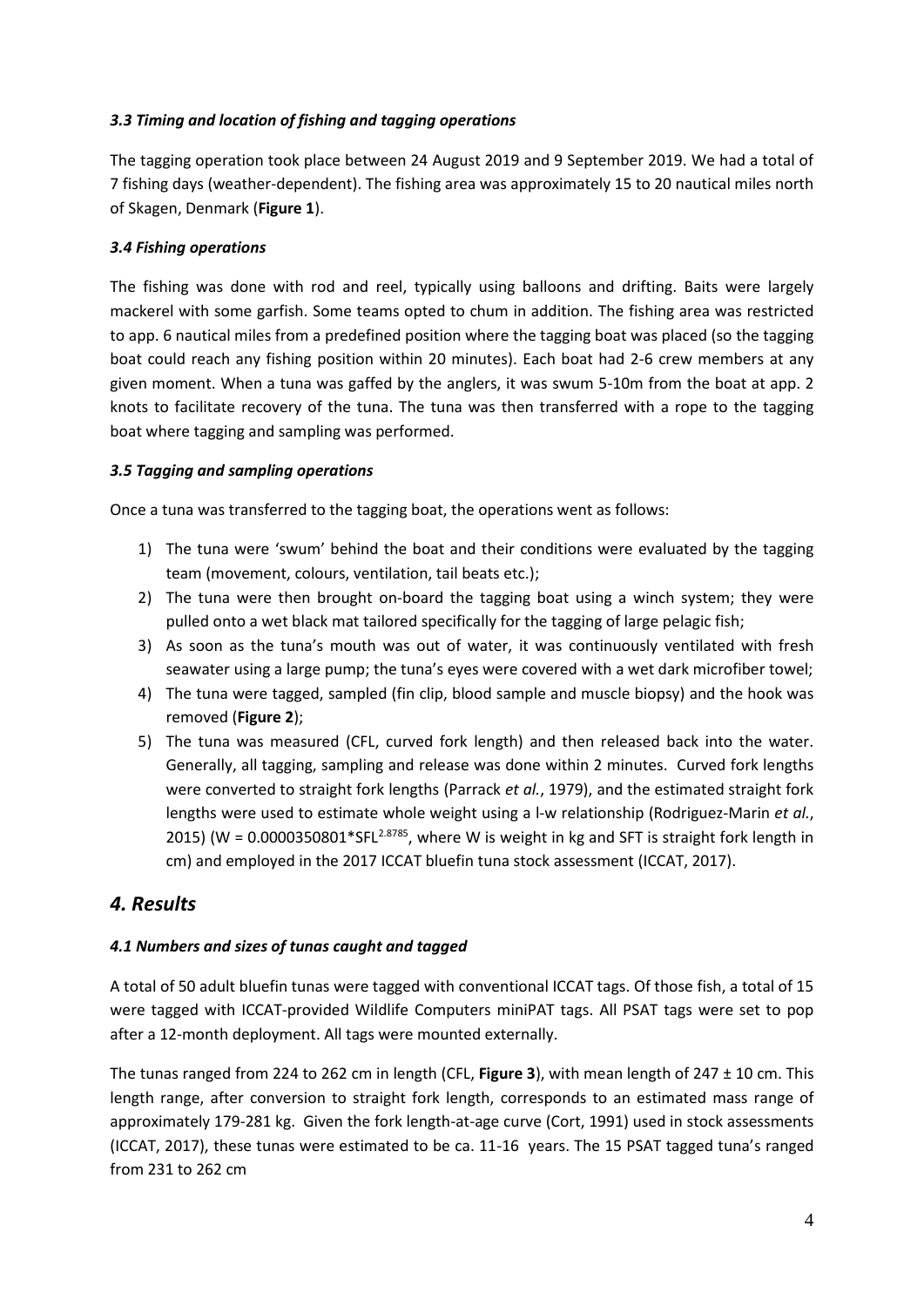#### *4.2 Samples collected*

Fin clips (< 0.5 cm in size) were taken from all 50 tagged tunas for genetic assignment to population of origin. In addition, muscle biopsies (< 0.5 cm in size) and blood samples (<1mL) were obtained from most tagged tunas.

#### *5. Overall summary and conclusions*

The project successfully engaged the Danish, Swedish and German big game fishing community to participate in a tagging operation for bluefin tuna in Skagerrak and Kattegat. Scandinavian Bluefin Marathon 2019 successfully deployed 3 types of tags (PSAT, 10-year acoustic and conventional tags), and the results of these taggings in the next 1+ year will contribute to new knowledge on bluefin migratory behaviour (both short and long-term).

## *6. Acknowledgements*

This work was carried out under the provision of the ICCAT Atlantic Wide Research Programme for Bluefin Tuna (GBYP), funded by the European Union, by several ICCAT CPCs, the ICCAT Secretariat and by other entities (see: http://www.iccat.int/GBYP/en/Budget.htm). We wish to thank our skippers, Hans-Ole Olesen, Claus Møller Sørensen, Sune Andersen and Bertel Kristensen, for their time and dedication to the project. We also wish to thank all the volunteer anglers, without whom this project would not have been possible. The contents of this paper do not necessarily reflect the point of view of ICCAT or of the other funders, which have not responsibility about them, neither do them necessarily reflect the views of the funders and in no ways anticipate the Commission's future policy in this area."

## *7. References*

- Birnie-Gauvin, K., MacKenzie, B. R., and Aarestrup, K. 2018. Electronic tagging of bluefin tunas in Scandinavian waters 2018. ICCAT Coll.Vol.Sci.Papers SCRS/2018/178, xx: 6 pp.
- Cort, J. L. 1991. Age and growth of the bluefin tuna (Thunnus thynnus thynnus) of the Northeast Atlantic. Col.Vol.Sci.Pap.ICCAT, 35: 213–230.
- Hamre, J. 1963. Tuna tagging experiments in Norwegian waters (Experience Paper No. 3). Proc. World Sci. Meeting on the Biology of Tunas and Related Species, La Jolla, California, USA, 2-14 July 1962. FAO, Rome. 1125–1132 pp.
- ICCAT. 2017. Report of the 2017 ICCAT bluefin stock assessment meeting (Madrid, Spain 20-28 July, 2017). Madrid, Spain. 1–106 pp.
- MacKenzie, B. R., Aarestrup, K., Birnie-Gauvin, K., Cardinale, M., Casini, M., Harkes, I., Onandia, I., *et al.* 2018. Electronic tagging of adult bluefin tunas by sport fishery in the Skagerrak, 2017. ICCAT Coll.Vol.Sci.Papers SCRS/P/2018/164, x: 18 pp.
- Mather, F. J., Mason, J. M., and Jones, A. C. 1995. Historical document: life history and fisheries of Atlantic bluefin tuna. NOAA Technical Memorandum NMFS-SEFSC, 370: 1–165. US Department of Commerce, NOAA, NMFS, Southeast Fisheries Science Center.
- Parrack, M. L., Brunenmeister, S. L., and Nichols, S. 1979. An analysis of Atlantic bluefin tuna catches, 1960-76. Col.Vol.Sci.Pap.ICCAT, 8: 391–420.
- Rodriguez-Marin, E., Ortiz, M., Ortiz de Urbina, J. M., Quelle, P., Walter, J., Abid, N., Addis, P., *et al.* 2015. Atlantic bluefin tuna (Thunnus thynnus) biometrics and condition. PLOS ONE, 10: e0141478. https://dx.plos.org/10.1371/journal.pone.0141478 (Accessed 4 October 2019).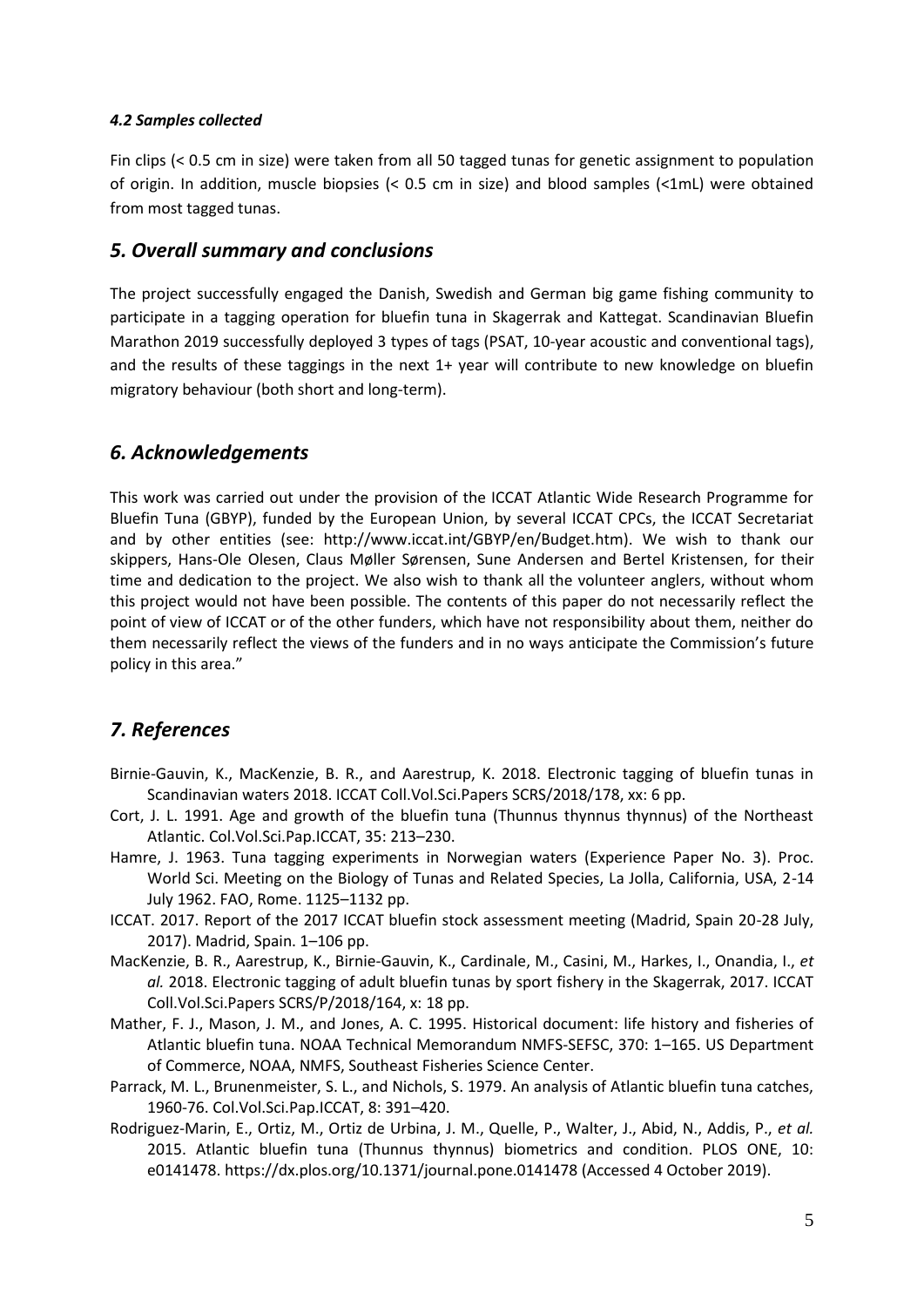

Figure 1. Location of fishing and tagging operations (24 August to 9 September 2019) in Skagerrak, between Denmark and Sweden.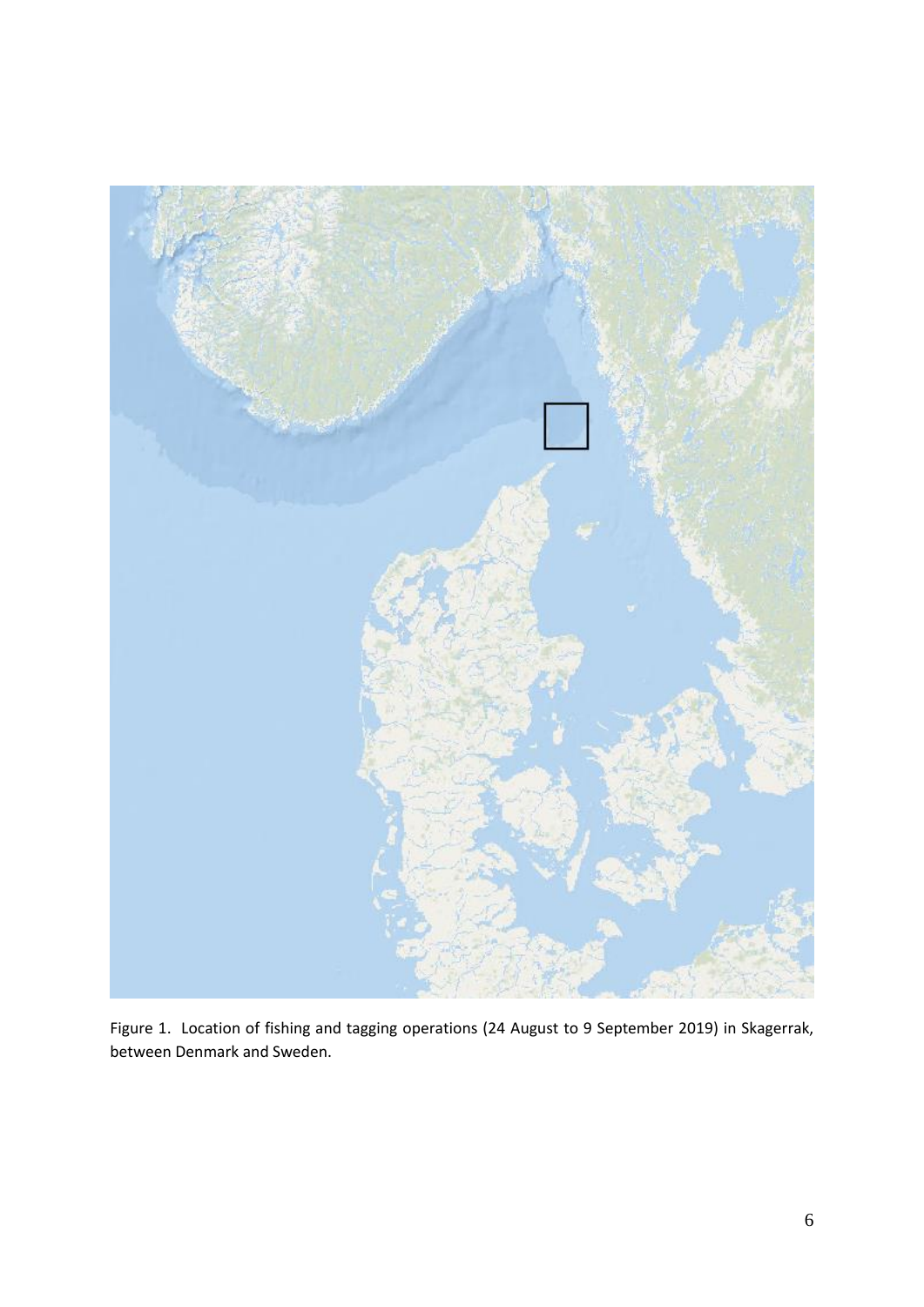

Figure 2. Methods. A) gaffed Atlantic bluefin tuna passed from the anglers' boat to the tagging boat is being swum to evaluate its condition. B) bluefin tuna onboard the tagging boat is tagged with a PSAT tag and a conventional ICCAT tag. C) bluefin tuna onboard the tagging boat is measured. Photos: Kim Birnie-Gauvin ©.



Figure 3. Frequency distributions of measured curved fork lengths for 50 adult Atlantic bluefin tunas tagged in Skagerrak in August-September 2019, compared to those tagged in 2017 and 2018.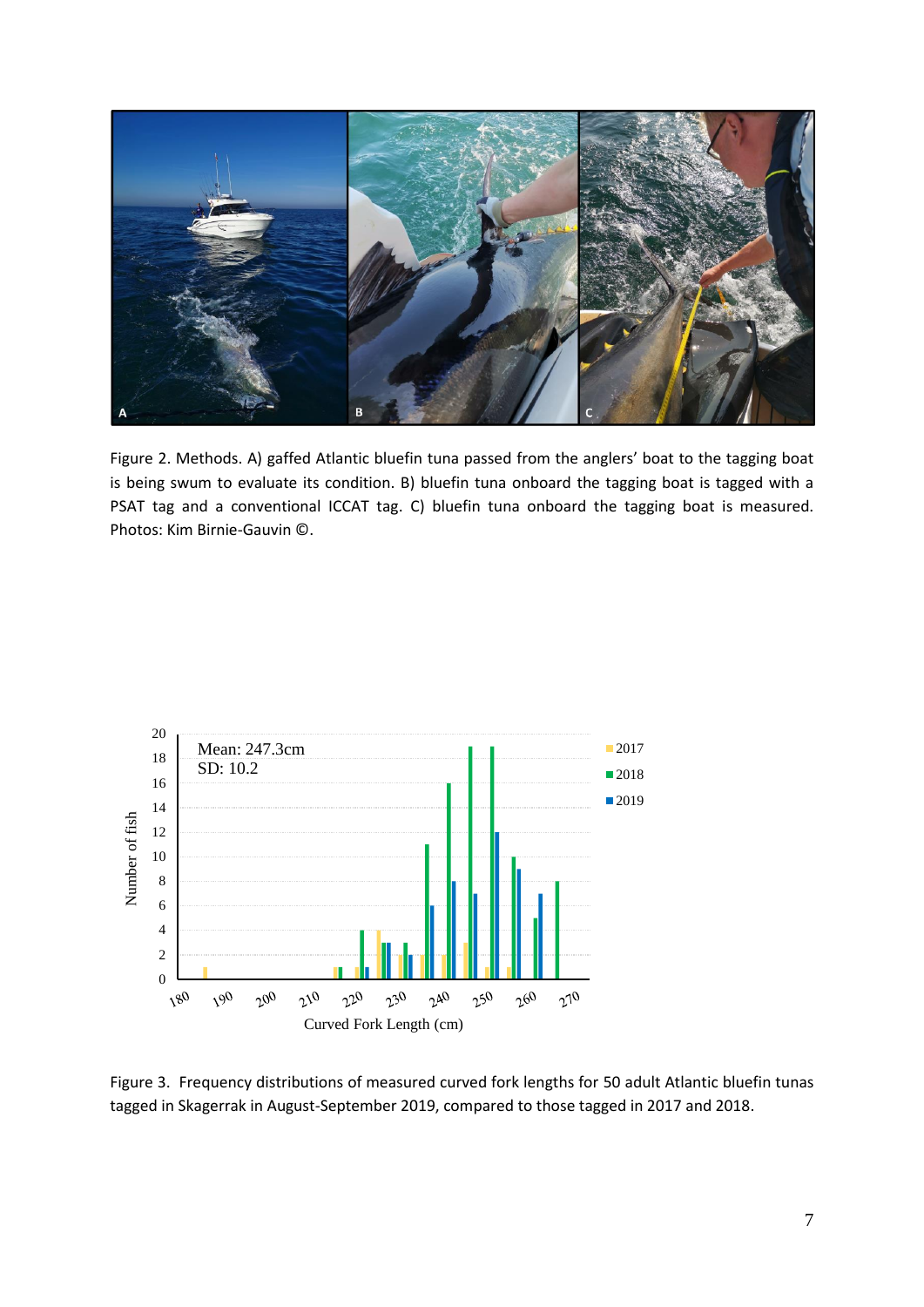Table 1. Tagged Bluefin tuna in Skagerrak 2019 with information on date, type of tag, tag ID's, release site and person tagging.

| Date                          | Tag ID | Tag type     | Conventio Latitude |          | Longitude Length |         | Vial    | Tagger |
|-------------------------------|--------|--------------|--------------------|----------|------------------|---------|---------|--------|
| 24/08/2019 18P1845            |        | <b>ICCAT</b> | 80039              | 58.07889 | 10.93083         | 262 T01 |         | KA     |
| 24/08/2019 18P1659            |        | <b>ICCAT</b> | 80030              | 58.05111 | 10.93806         |         | 250 T02 | KA     |
| 24/08/2019 18P1504            |        | <b>ICCAT</b> | 80040              | 58.03611 | 11.02861         | 246 T03 |         | KA     |
| 25/08/2019 18P1889            |        | <b>ICCAT</b> | 80031              | 58.08433 | 10.90287         |         | 246 T04 | KA     |
| 25/08/2019 18P1893            |        | <b>ICCAT</b> | 80038              | 57.96778 | 10.78667         | 235 T05 |         | KA     |
| 25/08/2019 18P1890            |        | <b>ICCAT</b> | 80041              | 58.08386 | 10.93904         |         | 243 T06 | KA     |
| 25/08/2019 18P1891            |        | <b>ICCAT</b> | 80046              | 58.05722 | 10.81056         |         | 262 T07 | KA     |
| 25/08/2019 18P1514            |        | <b>ICCAT</b> | 80032              | 58.14278 | 10.85611         |         | 231 T08 | KA     |
| 25/08/2019 18P1843            |        | <b>ICCAT</b> | 80044              | 58.1005  | 10.94168         |         | 241 T09 | KA     |
| 25/08/2019 18P1892            |        | <b>ICCAT</b> | 80034              | 58.08872 | 10.91675         |         | 243 T10 | KA     |
| 25/08/2019 18P1522            |        | <b>ICCAT</b> | 80043              | 58.01694 | 11.03            |         | 252 T11 | KA     |
| 25/08/2019 18P1886            |        | <b>ICCAT</b> | 80047              | 58.10694 | 10.84056         |         | 261 T12 | KA     |
| 25/08/2019 18P1954            |        | <b>ICCAT</b> | 80026              | 58.10466 | 10.92332         |         | 261 T13 | KA     |
| 25/08/2019 18P1559            |        | <b>ICCAT</b> | 80042              | 58.09149 | 10.94298         |         | 255 T14 | KA     |
| 25/08/2019 18P1560            |        | <b>ICCAT</b> | 80048              | 58.08247 | 10.95608         |         | 255 T15 | KA     |
| 25/08/2019 9078-1300 Acoustic |        |              | 80027              | 58.12278 | 10.84944         |         | 253 T16 | KA     |
| 25/08/2019 9081-1300 Acoustic |        |              | 80028              | 57.99667 | 10.83639         |         | 262 T17 | KA     |
| 25/08/2019 9083-1300 Acoustic |        |              | 80049              | 58.00946 | 10.87697         |         | 256 T19 | KA     |
| 26/08/2019 19P0329-1 Wildlife |        |              | 80029              | 58.13528 | 10.84472         |         | 261 T21 | KA     |
| 26/08/2019 19P0383-1 Wildlife |        |              | 80020              | 58.125   | 10.96444         |         | 228 T23 | KA     |
| 26/08/2019 19P0465-1 Wildlife |        |              | 80036              | 58.24417 | 10.86972         |         | 231 T24 | KA     |
| 26/08/2019 9082-1300 Acoustic |        |              | 80050              | 58.05861 | 10.96444         |         | 252 T25 | KA     |
| 26/08/2019 179486-35 X-tag    |        |              | 79990              | 58.04611 | 10.7875          |         | 254 T26 | KA     |
| 26/08/2019 179482-35 X-tag    |        |              | 80009              | 58.15222 | 10.86556         |         | 254 T27 | KA     |
| 26/08/2019 179485-35 X-tag    |        |              | 80014              | 58.05722 | 10.69611         |         | 250 T28 | КA     |
| 27/08/2019 179483-35 X-tag    |        |              | 80006              | 58.24361 | 10.79889         | 238 T29 |         | KA     |
| 27/08/2019 179484-35 X-tag    |        |              | 80002              | 58.01056 | 10.77278         |         | 237 T30 | KA     |
| 27/08/2019 179487-35 X-tag    |        |              | 80001              | 58.21111 | 10.91056         |         | 243 T31 | КA     |
| 27/08/2019 179489-35 X-tag    |        |              | 80021              | 58.21056 | 10.81167         | 235 T32 |         | KA     |
| 28/08/2019 179488-35 X-tag    |        |              | 80022              | 58.03556 | 10.73444         |         | 246 T33 | KA     |
| 28/08/2019 179490-35 X-tag    |        |              | 80010              | 58.18861 | 10.75361         |         | 243 T34 | КA     |
| 28/08/2019 179491-35 X-tag    |        |              | 80018              | 58.24361 | 10.59111         |         | 238 T35 | KA     |
| 28/08/2019 179492-35 X-tag    |        |              | 80015              | 58.09639 | 10.84306         |         | 240 T36 | КA     |
| 28/08/2019 6193-1326 Acoustic |        |              | 80013              | 57.92472 | 10.94278         |         | 225 T37 | КA     |
| 28/08/2019 6192-1326 Acoustic |        |              | 80017              | 58.05694 | 10.88861         |         | 239 T39 | КA     |
| 01/09/2019 6190-1326 Acoustic |        |              | 80007              | 58.0625  | 10.9125          |         | 252 T40 | КA     |
| 01/09/2019 6191-1326 Acoustic |        |              | 80023              | 58.02222 | 11.00472         |         | 258 T41 | КA     |
| 08/09/2019 6182-1326 Acoustic |        |              | 80012              | 58.10361 | 11.00222         |         | 228 T43 | КA     |
| 08/09/2019 6184-1326 Acoustic |        |              | 80016              | 58.19722 | 11.13694         |         | 257 T44 | КA     |
| 08/09/2019 6188-1326 Acoustic |        |              | 79985              | 58.07944 | 11.12            |         | 244 T45 | КA     |
| 09/09/2019 6183-1326 Acoustic |        |              | 79988              | 58.0025  | 10.89194         |         | 246 T42 | КA     |
| 09/09/2019 179493-35 X-tag    |        |              | 79996              | 58.17194 | 11.01083         |         | 257 T46 | КA     |
| 09/09/2019 6186-1326 Acoustic |        |              | 79979              | 58.15778 | 11.08389         | 240 NA  |         | КA     |
| 09/09/2019 6185-1326 Acoustic |        |              | 79976              | 58.16861 | 10.94306         |         | 255 T47 | КA     |
| 09/09/2019 6187-1326 Acoustic |        |              | 79987              | 58.13528 | 10.02472         |         | 224 T48 | KA     |
| 09/09/2019 6189-1326 Acoustic |        |              | 80000              | 58.07556 | 11.09583         |         | 245 T49 | КA     |